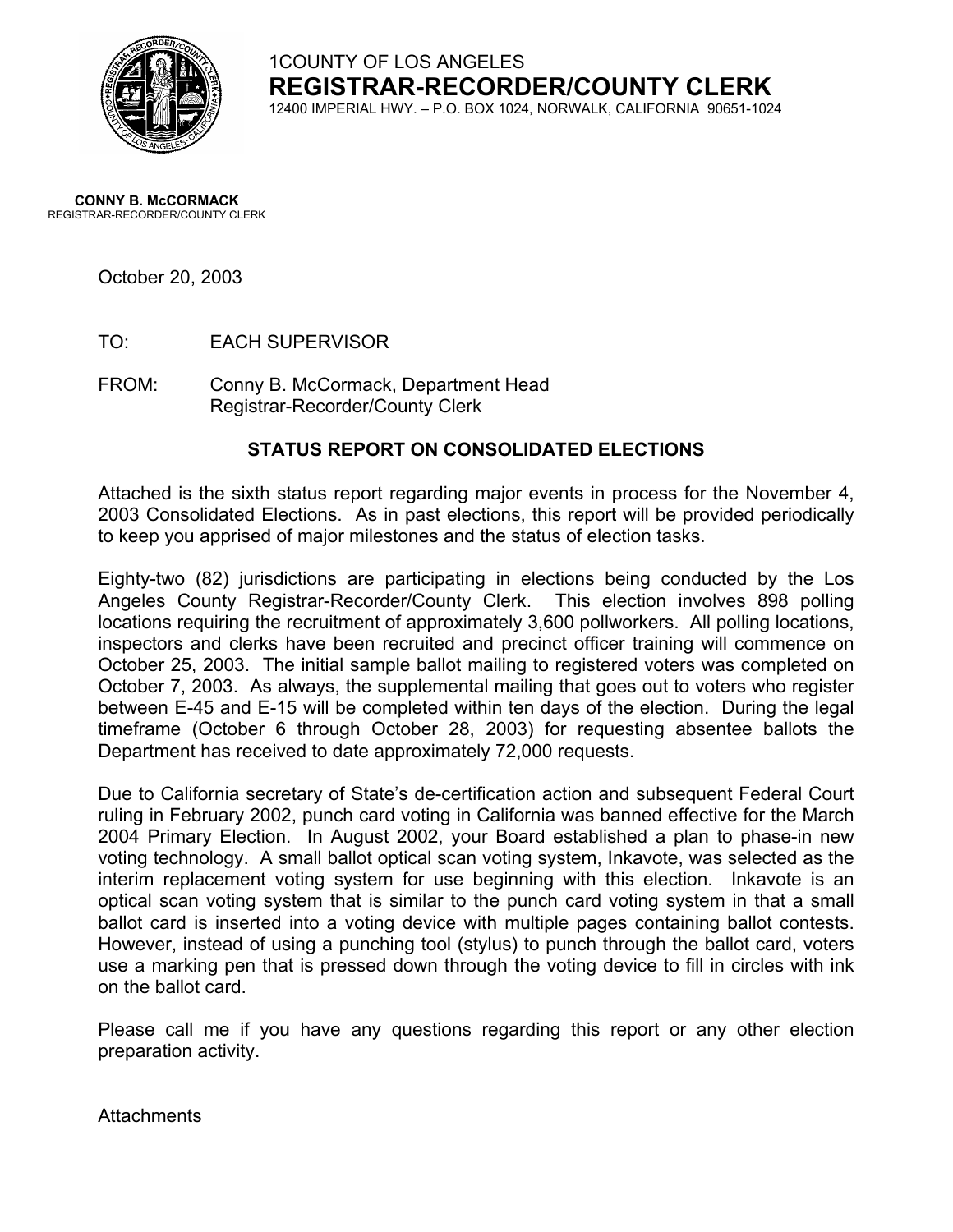### **NOVEMEMBER 4, 2003 CONSOLIDATED ELECTIONS STATUS OF EVENTS PERFORMED**

|    | <b>EVENT</b>               | <b>SCHEDULED</b><br><b>COMPLETION</b> | ACTUAL<br><b>COMPLETION</b> |
|----|----------------------------|---------------------------------------|-----------------------------|
| 2. | <b>Recruit and Appoint</b> | 11/07/03                              |                             |

This election will involve 898 precincts requiring the recruitment of approximately 3,600 pollworkers. Recruitment of precinct officers is proceeding on schedule.

3. Update Registration Records 10/20/03

Precinct Officers

The October 16, 2003 update of the registration records totals 1,620,913 registered voters. This event is proceeding on schedule.

4. Testing of Election Night Data 11/04/03 Processing Hardware and Programs

> Testing of election night tally programs is in process. This event is proceeding on schedule.

6. Mail Sample Ballots 10/14/03 10/14/03

All initial sample ballot mailings have been completed.